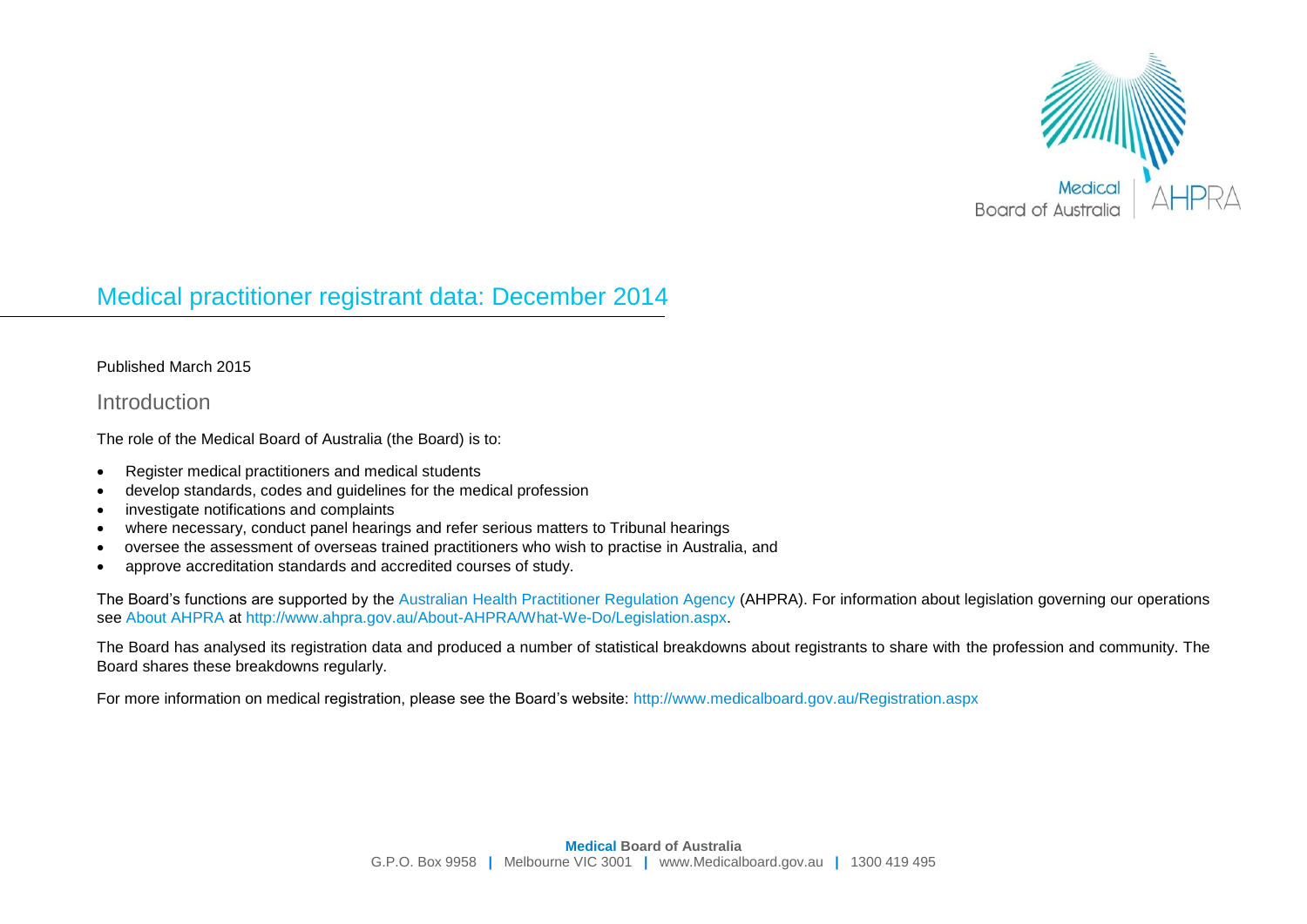# Contents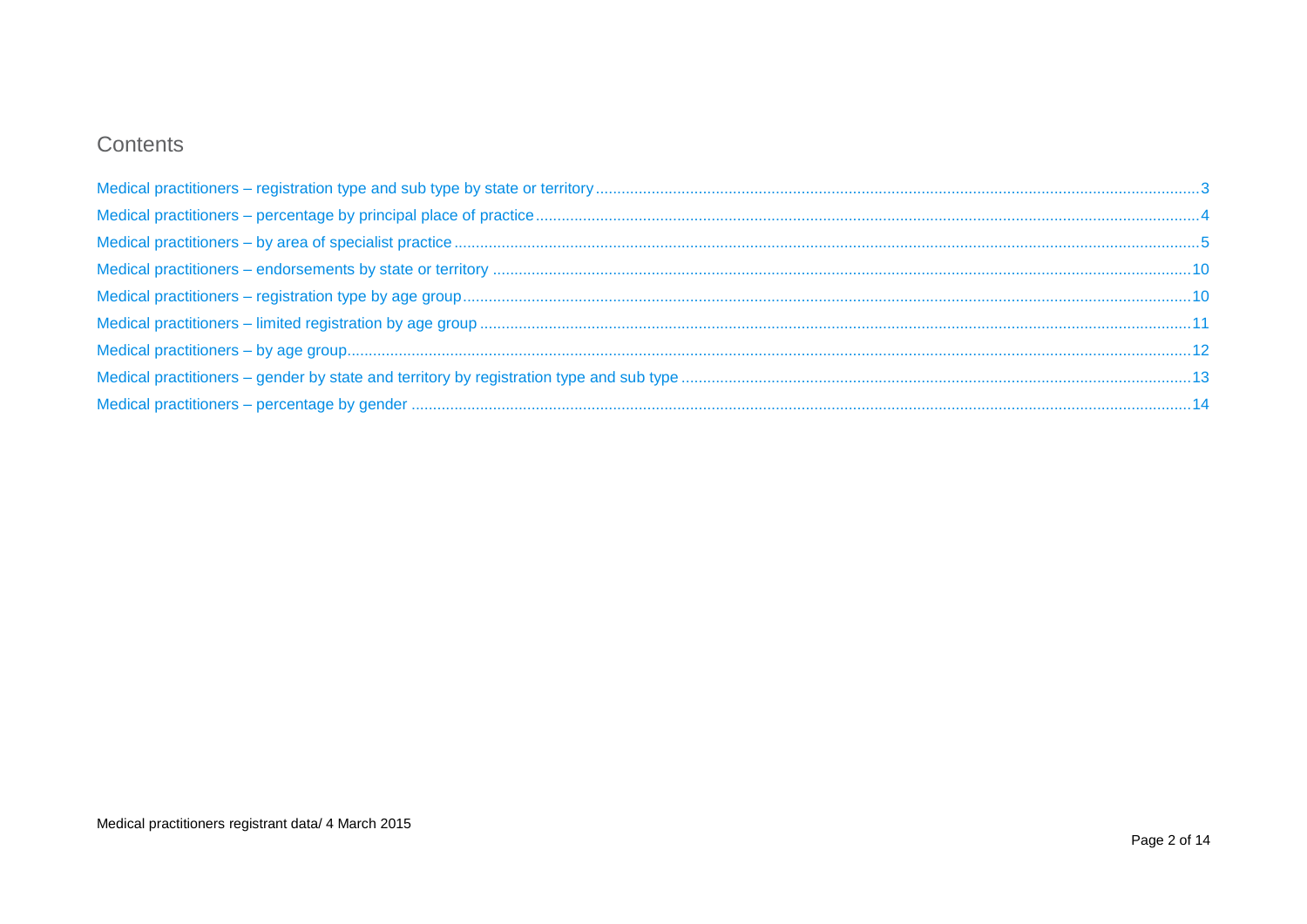<span id="page-2-0"></span>

| Medical practitioners – registration type and sub type by state or territory |
|------------------------------------------------------------------------------|
|------------------------------------------------------------------------------|

| <b>Medical practitioners</b>     |                                                 |            |                |                |        |              | <b>Principal place of practice</b> |            |                |                |              |
|----------------------------------|-------------------------------------------------|------------|----------------|----------------|--------|--------------|------------------------------------|------------|----------------|----------------|--------------|
| <b>Registration type</b>         | <b>Registration sub type</b>                    | <b>ACT</b> | <b>NSW</b>     | <b>NT</b>      | QLD    | <b>SA</b>    | <b>TAS</b>                         | <b>VIC</b> | WA             | No PPP         | <b>Total</b> |
| General                          |                                                 | 646        | 10,375         | 435            | 6,353  | 2,269        | 604                                | 7,495      | 3,196          | 663            | 32,036       |
| General (Teaching and Assessing) |                                                 |            | 11             |                | 10     | 5            |                                    | 9          | 4              |                | 40           |
| <b>General and Specialist</b>    |                                                 | 882        | 15,894         | 360            | 8,773  | 3,871        | 1,083                              | 12,461     | 4,193          | 572            | 48,089       |
| Specialist                       |                                                 | 144        | 1,811          | 111            | 2,004  | 533          | 207                                | 1,612      | 1,207          | 365            | 7,994        |
| Provisional                      |                                                 | 100        | 1,197          | 69             | 970    | 327          | 92                                 | 1,001      | 466            | 12             | 4,234        |
|                                  | Area of need                                    | 22         | 126            | 71             | 233    | 85           | 61                                 | 389        | 395            | $\overline{2}$ | 1,384        |
| Limited                          | Postgraduate training or<br>supervised practice | 61         | 985            | 11             | 391    | 253          | 51                                 | 631        | 148            | 15             | 2,546        |
|                                  | <b>Public interest</b>                          | -1         | $\overline{2}$ | $\overline{2}$ | 3      |              |                                    |            |                |                | 8            |
|                                  | Teaching or research                            |            | 11             |                | 3      | $\mathbf{3}$ |                                    | 3          | $\overline{7}$ |                | 27           |
| Non-practising                   |                                                 | 37         | 687            | 5              | 252    | 124          | 49                                 | 512        | 225            | 784            | 2,675        |
| <b>Total</b>                     |                                                 |            | 31,099         | 1,064          | 18,992 | 7,470        | 2,147                              | 24,113     | 9,841          | 2,413          | 99,033       |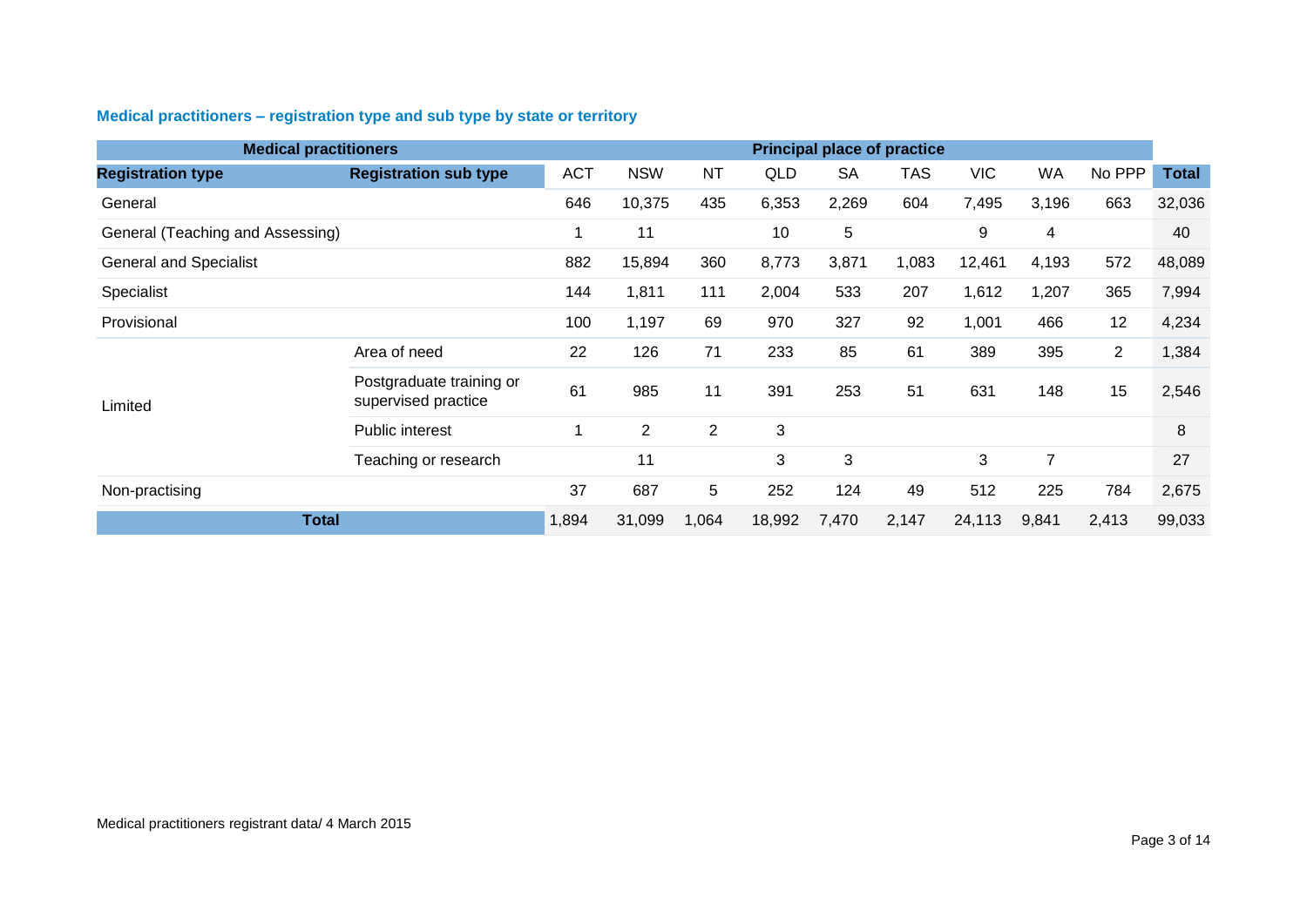#### <span id="page-3-0"></span>**Medical practitioners – percentage by principal place of practice**



#### ● ACT ● NSW ● NT ● QLD ● SA ● TAS ● VIC ● WA ● No PPP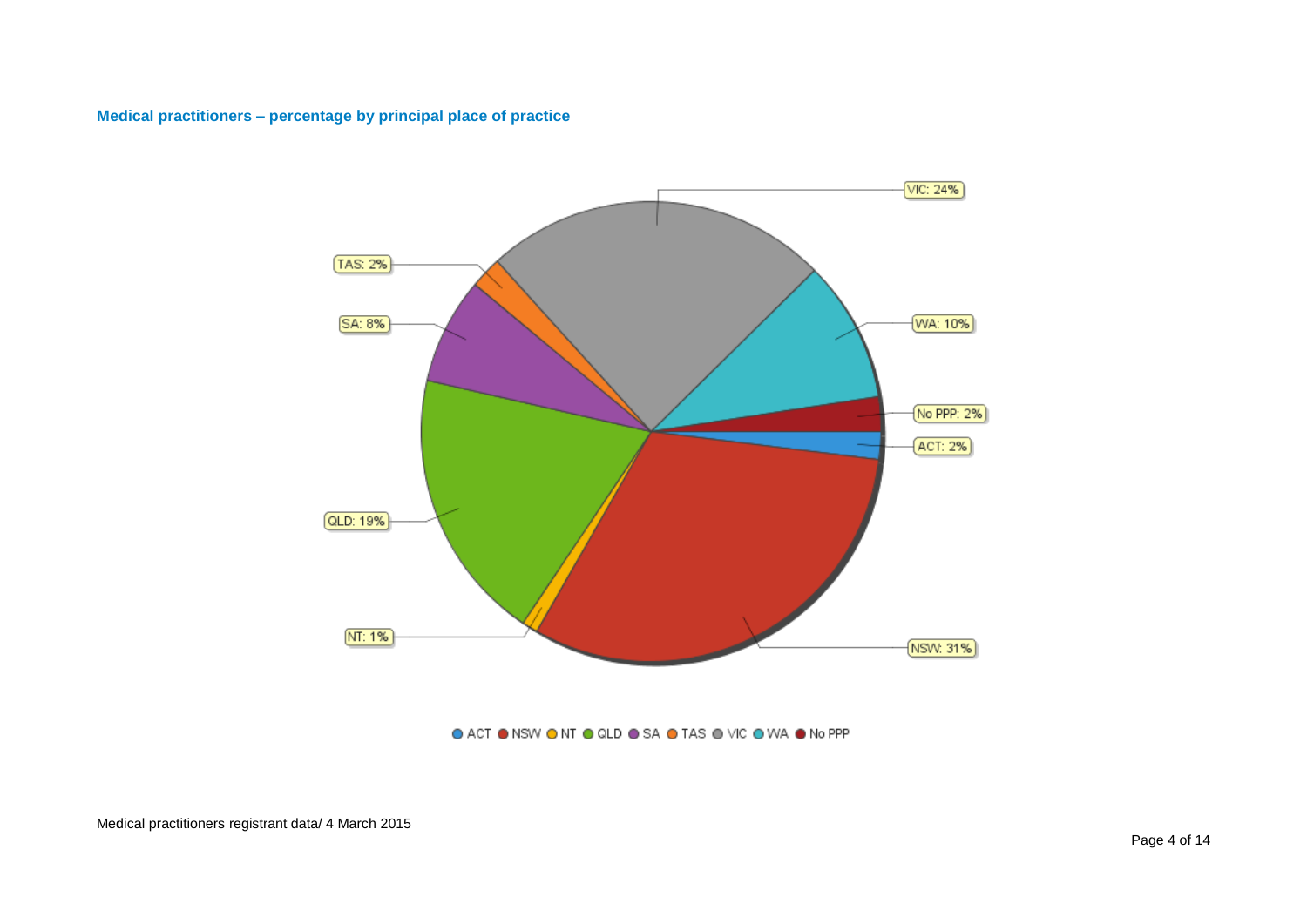# <span id="page-4-0"></span>**Medical practitioners – by area of specialist practice**

|                                            | <b>Medical practitioners</b>                  | <b>Principal place of practice</b> |            |                |                |                 |                |                |                |                |                |  |  |
|--------------------------------------------|-----------------------------------------------|------------------------------------|------------|----------------|----------------|-----------------|----------------|----------------|----------------|----------------|----------------|--|--|
| <b>Specialty name</b>                      | <b>Field of specialty practice</b>            | <b>ACT</b>                         | <b>NSW</b> | <b>NT</b>      | <b>QLD</b>     | <b>SA</b>       | <b>TAS</b>     | <b>VIC</b>     | <b>WA</b>      | No PPP         | <b>Total</b>   |  |  |
| Addiction medicine                         |                                               | $\overline{2}$                     | 64         | $\mathbf{1}$   | 24             | 15              | 8              | 32             | 13             | 5              | 164            |  |  |
| Anaesthesia                                |                                               | 72                                 | 1,357      | 33             | 893            | 353             | 116            | 1,075          | 479            | 107            | 4,485          |  |  |
| Dermatology                                |                                               | 6                                  | 180        | $\mathbf{1}$   | 82             | 39              | $\overline{7}$ | 126            | 42             | 6              | 489            |  |  |
| Emergency medicine                         |                                               | 31                                 | 391        | 31             | 355            | 102             | 46             | 404            | 199            | 55             | 1,614          |  |  |
| General practice                           |                                               | 405                                | 7,424      | 225            | 4,853          | 1,871           | 610            | 5,662          | 2,384          | 190            | 23,624         |  |  |
| Intensive care medicine                    | Paediatric intensive care<br>medicine         |                                    |            |                |                |                 |                | $\sqrt{2}$     |                |                | $\overline{2}$ |  |  |
|                                            | No sub-specialty declared                     | 19                                 | 237        | 8              | 172            | 67              | 15             | 178            | 74             | 29             | 799            |  |  |
| Sub Total                                  |                                               | 19                                 | 237        | 8              | 172            | 67              | 15             | 180            | 74             | 29             | 801            |  |  |
| Medical administration                     |                                               | 14                                 | 102        | $\overline{7}$ | 78             | 16              | 3              | 65             | 30             | 8              | 323            |  |  |
|                                            | Gynaecological oncology                       |                                    | 15         |                | $9\,$          | $\overline{4}$  | $\mathbf{1}$   | 12             | $\overline{2}$ |                | 43             |  |  |
|                                            | Maternal-fetal medicine                       |                                    | 13         | 1              | 8              | 3               |                | 9              | 5              | 1              | 40             |  |  |
| Obstetrics and gynaecology                 | Obstetrics and gynaecological<br>ultrasound   |                                    | 13         | $\mathbf{1}$   | $\overline{5}$ | $\mathbf{3}$    |                | 51             | 3              | $\overline{2}$ | 78             |  |  |
|                                            | Reproductive endocrinology<br>and infertility |                                    | 27         |                | 3              | $6\phantom{1}6$ | $\mathbf 1$    | 13             | $\overline{2}$ |                | 52             |  |  |
|                                            | Urogynaecology                                | $\mathbf{1}$                       | 10         |                | $\,6\,$        | 1               |                | $\overline{7}$ | 4              |                | 29             |  |  |
|                                            | No sub-specialty declared                     | 27                                 | 460        | 14             | 320            | 120             | 38             | 396            | 145            | 40             | 1,560          |  |  |
| Sub Total                                  |                                               | 28                                 | 538        | 16             | 351            | 137             | 40             | 488            | 161            | 43             | 1,802          |  |  |
| Occupational and<br>environmental medicine |                                               | 15                                 | 89         | $\overline{2}$ | 42             | 31              | $\overline{7}$ | 65             | 41             | 9              | 301            |  |  |
| Sub Total                                  |                                               | 15                                 | 89         | $\overline{2}$ | 42             | 31              | $\overline{7}$ | 65             | 41             | 9              | 301            |  |  |

Medical practitioners registrant data/ 4 March 2015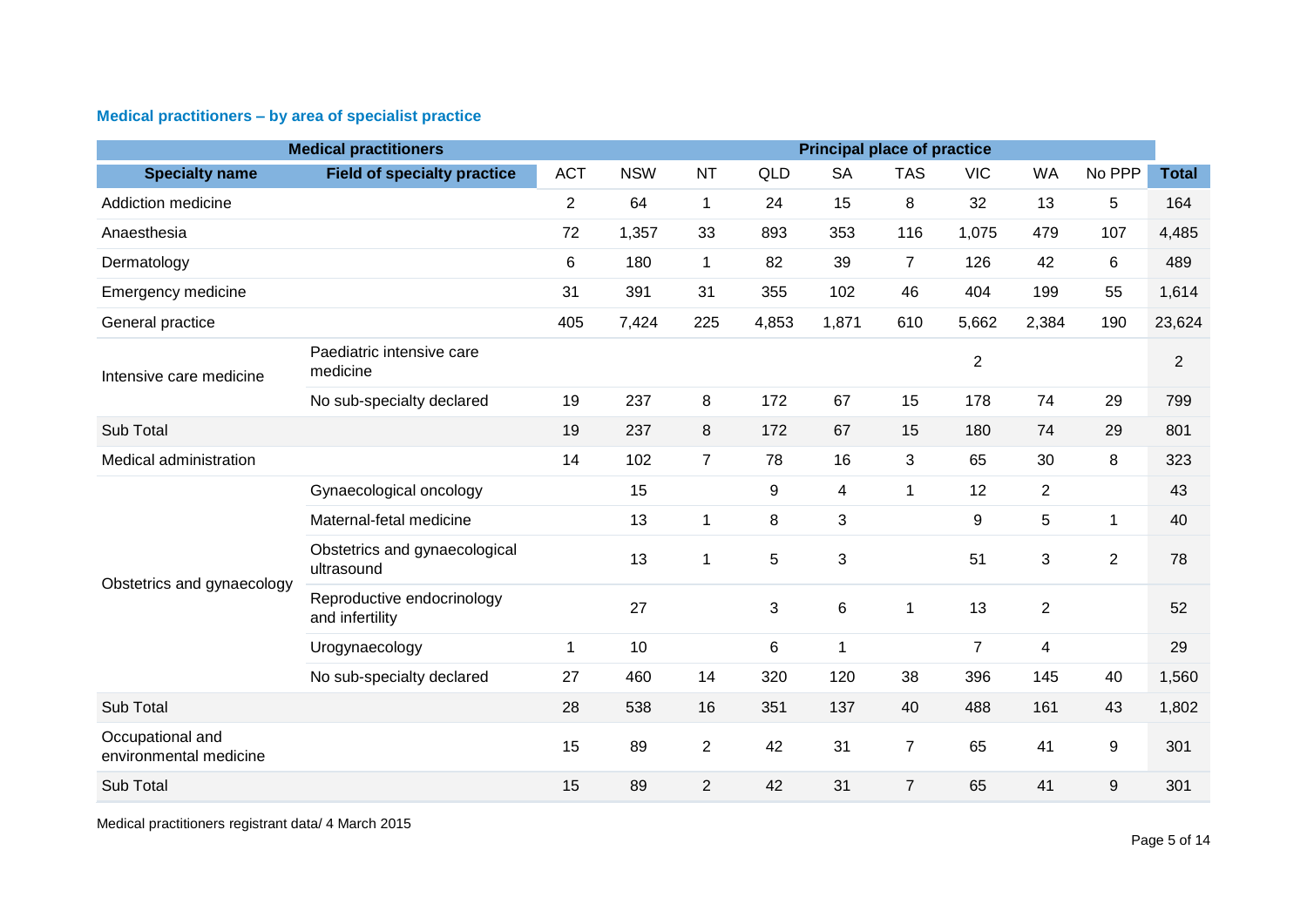|                              | <b>Medical practitioners</b>                  | <b>Principal place of practice</b> |                |              |                |                |             |                  |                |                         |                |  |
|------------------------------|-----------------------------------------------|------------------------------------|----------------|--------------|----------------|----------------|-------------|------------------|----------------|-------------------------|----------------|--|
| <b>Specialty name</b>        | <b>Field of specialty practice</b>            | <b>ACT</b>                         | <b>NSW</b>     | <b>NT</b>    | QLD            | <b>SA</b>      | <b>TAS</b>  | <b>VIC</b>       | <b>WA</b>      | No PPP                  | <b>Total</b>   |  |
| Ophthalmology                |                                               | 13                                 | 354            | 5            | 159            | 69             | 19          | 233              | 77             | 14                      | 943            |  |
|                              | Clinical genetics                             |                                    | 15             |              | 3              |                |             | 5                | $\mathbf{1}$   |                         | 24             |  |
|                              | Community child health                        | $\mathbf{1}$                       | 16             |              | 10             | $\overline{c}$ |             | 8                |                | $\mathbf 1$             | 38             |  |
|                              | General paediatrics                           | 27                                 | 584            | 20           | 311            | 126            | 29          | 446              | 171            | 28                      | 1,742          |  |
|                              | Neonatal and perinatal<br>medicine            | $\overline{7}$                     | 43             | 1            | 26             | 11             | 3           | 35               | 22             | $\overline{\mathbf{4}}$ | 152            |  |
|                              | Paediatric cardiology                         |                                    | 6              | $\mathbf{1}$ | $\overline{7}$ |                |             | 9                | 4              | $\mathbf{1}$            | 28             |  |
|                              | Paediatric clinical pharmacology              |                                    | $\mathbf 1$    |              |                |                |             |                  |                |                         | $\mathbf{1}$   |  |
|                              | Paediatric emergency medicine                 |                                    | $\overline{7}$ |              | 12             | $\overline{4}$ |             | $\boldsymbol{9}$ | $\overline{7}$ | $\mathbf{1}$            | 40             |  |
|                              | Paediatric endocrinology                      |                                    | 12             |              | $\overline{7}$ | $\overline{2}$ |             | 3                | $\overline{2}$ |                         | 26             |  |
| Paediatrics and child health | Paediatric gastroenterology and<br>hepatology |                                    | 6              |              | $\mathbf{3}$   | 1              |             | 6                | 4              | 3                       | 23             |  |
|                              | Paediatric haematology                        |                                    | 4              |              | $\mathbf 1$    |                |             | $\overline{2}$   | $\mathbf 1$    |                         | 8              |  |
|                              | Paediatric immunology and<br>allergy          |                                    | $\mathbf 5$    |              | $\overline{2}$ | 4              |             | 4                |                |                         | 16             |  |
|                              | Paediatric infectious diseases                |                                    | 4              | $\mathbf{1}$ | $\mathbf{3}$   | $\mathbf{1}$   |             | 6                |                |                         | 15             |  |
|                              | Paediatric intensive care<br>medicine         |                                    | 4              |              | $\mathbf 1$    |                |             |                  |                |                         | 5              |  |
|                              | Paediatric medical oncology                   |                                    | 6              |              | $\overline{4}$ | $\mathbf{1}$   |             | $\overline{7}$   | $\overline{2}$ | $\mathbf{1}$            | 21             |  |
|                              | Paediatric nephrology                         |                                    | 5              |              |                | 1              |             |                  |                |                         | 6              |  |
|                              | Paediatric neurology                          |                                    | 13             |              | $\overline{4}$ | 1              | $\mathbf 1$ | $\,6$            | 1              | 4                       | 30             |  |
|                              | Paediatric palliative medicine                |                                    | $\mathbf 1$    |              | $\mathbf 1$    |                |             |                  |                |                         | $\overline{2}$ |  |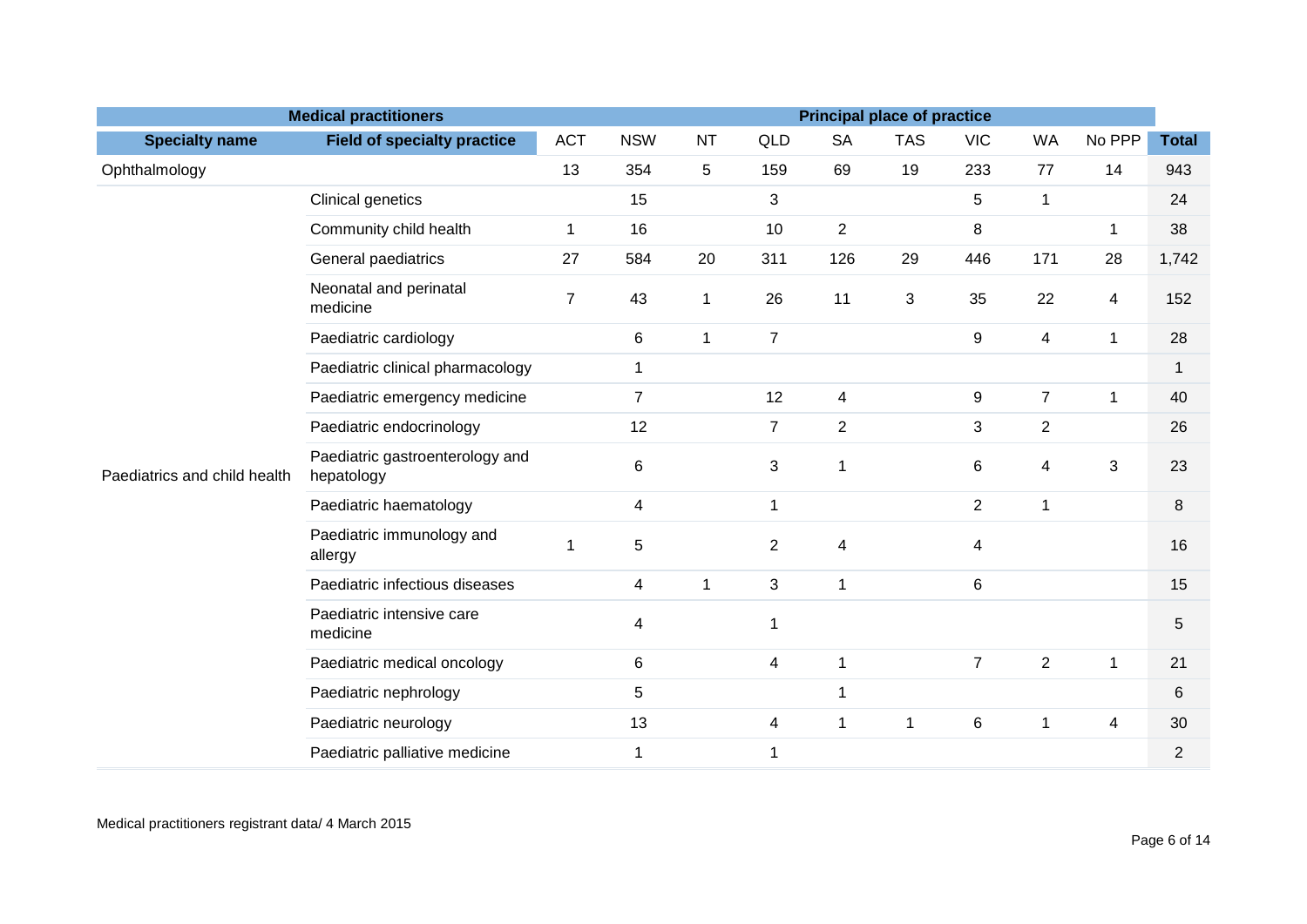| <b>Medical practitioners</b><br><b>Principal place of practice</b> |                                                   |                |            |                |                |                  |                |            |                |                |              |
|--------------------------------------------------------------------|---------------------------------------------------|----------------|------------|----------------|----------------|------------------|----------------|------------|----------------|----------------|--------------|
| <b>Specialty name</b>                                              | <b>Field of specialty practice</b>                | <b>ACT</b>     | <b>NSW</b> | <b>NT</b>      | QLD            | <b>SA</b>        | <b>TAS</b>     | <b>VIC</b> | <b>WA</b>      | No PPP         | <b>Total</b> |
|                                                                    | Paediatric rehabilitation<br>medicine             |                | 4          |                |                | $\mathbf{1}$     |                |            |                |                | $\sqrt{5}$   |
|                                                                    | Paediatric respiratory and sleep<br>medicine      |                | 10         |                | $\overline{5}$ | $\mathbf{1}$     |                | 4          | 4              |                | 24           |
|                                                                    | Paediatric rheumatology                           |                | 3          |                | $\overline{2}$ | $\mathbf{1}$     |                | 3          | $\overline{2}$ |                | 11           |
|                                                                    | No sub-specialty declared                         | $\mathbf{1}$   | 28         | 5              | 14             | 12               | 4              | 44         | 22             | 12             | 142          |
| Sub Total                                                          |                                                   | 37             | 777        | 28             | 416            | 169              | 37             | 597        | 243            | 55             | 2,359        |
| Pain medicine                                                      |                                                   | 3              | 81         |                | 53             | 28               | 9              | 44         | 29             | $\overline{4}$ | 251          |
| Palliative medicine                                                |                                                   | 6              | 98         | $\overline{2}$ | 47             | 24               | 12             | 61         | 27             | 8              | 285          |
|                                                                    | Anatomical pathology (including<br>cytopathology) | 17             | 285        | 3              | 161            | 62               | 17             | 197        | 95             | 10             | 847          |
|                                                                    | Chemical pathology                                | $\overline{2}$ | 27         |                | 12             | 8                | $\overline{2}$ | 19         | 15             | $\overline{4}$ | 89           |
|                                                                    | Forensic pathology                                |                | 11         | $\mathbf{1}$   | 11             | 5                | 3              | 10         | $\mathbf 5$    |                | 46           |
| Pathology                                                          | General pathology                                 | $\overline{2}$ | 64         | $\mathbf{1}$   | 22             | $\boldsymbol{9}$ | $\overline{4}$ | 23         | $\overline{7}$ | 3              | 135          |
|                                                                    | Haematology                                       | 11             | 153        | $\overline{2}$ | 83             | 38               | 12             | 122        | 36             | $\overline{7}$ | 464          |
|                                                                    | Immunology                                        | 6              | 46         |                | 11             | 12               | $\mathbf{1}$   | 20         | 17             |                | 113          |
|                                                                    | Microbiology                                      | 6              | 76         | $\mathbf{1}$   | 37             | 14               | $\overline{4}$ | 39         | 33             | 3              | 213          |
|                                                                    | No sub-specialty declared                         | 3              | 13         |                | $\overline{7}$ |                  |                | 3          | 9              | $\overline{4}$ | 39           |
| Sub Total                                                          |                                                   | 47             | 675        | 8              | 344            | 148              | 43             | 433        | 217            | 31             | 1,946        |
|                                                                    | Cardiology                                        | 20             | 396        | 6              | 239            | 110              | 17             | 316        | 82             | 28             | 1,214        |
|                                                                    | <b>Clinical genetics</b>                          |                | 32         |                | 8              | $\, 8$           |                | 18         | 5              |                | 71           |
| Physician                                                          | Clinical pharmacology                             |                | 14         |                | 10             | 9                |                | 11         | 5              | 3              | 52           |
|                                                                    | Endocrinology                                     | 11             | 195        | $\overline{7}$ | 107            | 33               | 12             | 175        | 44             | $\overline{2}$ | 586          |

Medical practitioners registrant data/ 4 March 2015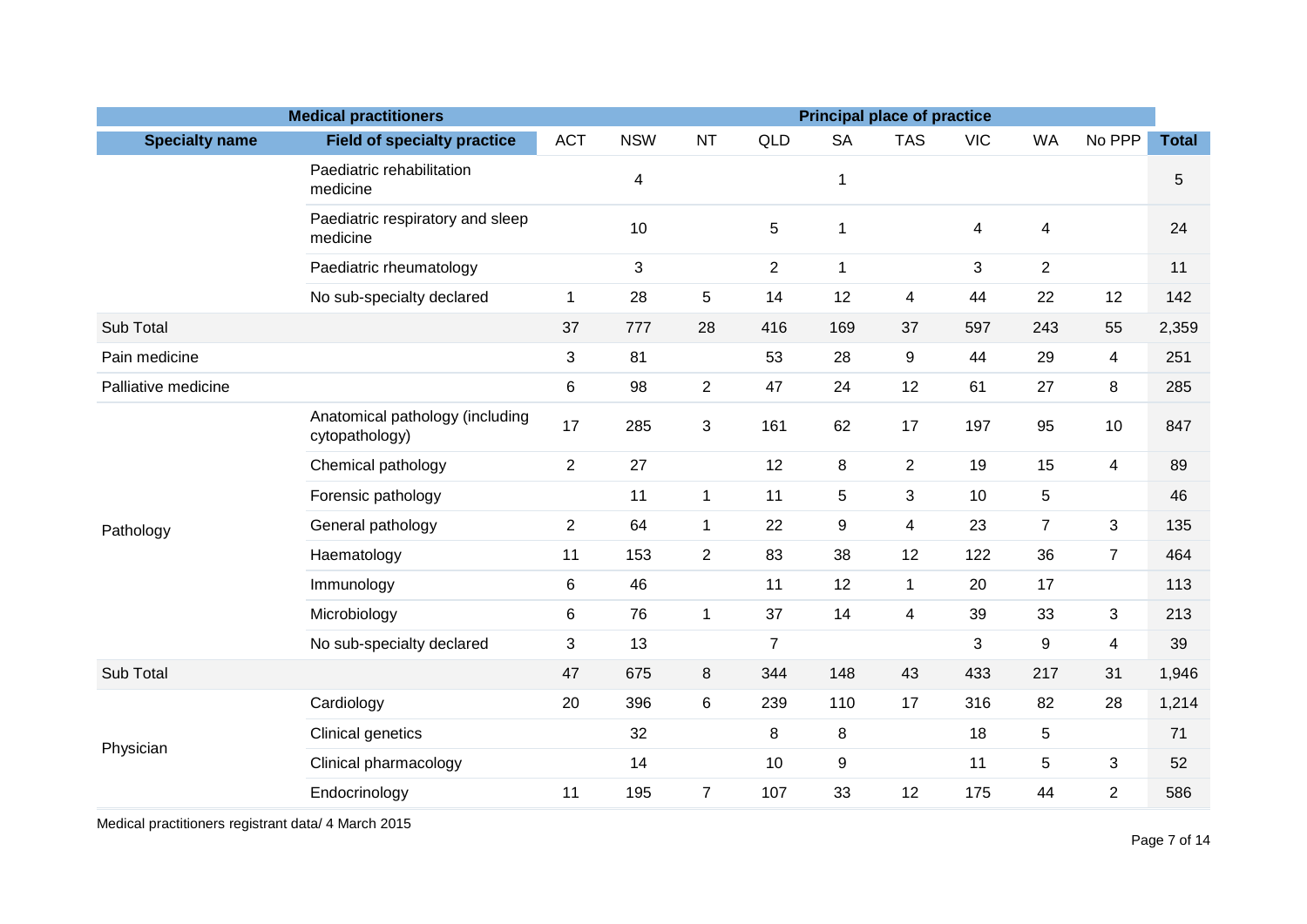|                           | <b>Medical practitioners</b>       | <b>Principal place of practice</b> |            |                |            |                |                |                           |           |                |              |  |
|---------------------------|------------------------------------|------------------------------------|------------|----------------|------------|----------------|----------------|---------------------------|-----------|----------------|--------------|--|
| <b>Specialty name</b>     | <b>Field of specialty practice</b> | <b>ACT</b>                         | <b>NSW</b> | <b>NT</b>      | <b>QLD</b> | <b>SA</b>      | <b>TAS</b>     | <b>VIC</b>                | <b>WA</b> | No PPP         | <b>Total</b> |  |
|                           | Gastroenterology and<br>hepatology | 22                                 | 237        | $\overline{2}$ | 139        | 63             | 14             | 223                       | 61        | 14             | 775          |  |
|                           | General medicine                   | 31                                 | 394        | 12             | 330        | 241            | 36             | 526                       | 125       | 39             | 1,734        |  |
|                           | Geriatric medicine                 | 8                                  | 195        | $\overline{2}$ | 77         | 48             | 9              | 178                       | 64        | $\overline{7}$ | 588          |  |
|                           | Haematology                        | 9                                  | 155        | $\overline{2}$ | 84         | 36             | 11             | 136                       | 32        | 13             | 478          |  |
|                           | Immunology and allergy             | $\overline{7}$                     | 57         | $\overline{2}$ | 15         | 12             | 1              | 29                        | 22        | $\overline{2}$ | 147          |  |
|                           | Infectious diseases                | 8                                  | 91         | 11             | 49         | 24             | 9              | 141                       | 29        | 10             | 372          |  |
|                           | Medical oncology                   | 10                                 | 157        | $\overline{2}$ | 91         | 40             | 10             | 199                       | 38        | 6              | 553          |  |
|                           | Nephrology                         | 11                                 | 154        | 10             | 76         | 26             | 11             | 147                       | 38        | 13             | 486          |  |
|                           | Neurology                          | 9                                  | 190        | $\mathbf{1}$   | 69         | 35             | 6              | 167                       | 41        | 9              | 527          |  |
|                           | Nuclear medicine                   | $\overline{7}$                     | 99         |                | 33         | 26             | 6              | 56                        | 19        | $\overline{2}$ | 248          |  |
|                           | Respiratory and sleep medicine     | 9                                  | 193        | 4              | 120        | 53             | 12             | 155                       | 57        | 6              | 609          |  |
|                           | Rheumatology                       | 8                                  | 110        | $\mathbf{1}$   | 45         | 37             | $\overline{7}$ | 98                        | 30        | $\overline{7}$ | 343          |  |
|                           | No sub-specialty declared          | 6                                  | 138        | 4              | 26         | $\overline{7}$ | 9              | 44                        | 62        | 14             | 310          |  |
| Sub Total                 |                                    | 176                                | 2,807      | 66             | 1,518      | 808            | 170            | 2,619                     | 754       | 175            | 9,093        |  |
| Psychiatry                |                                    | 55                                 | 1,011      | 15             | 621        | 287            | 65             | 952                       | 287       | 59             | 3,352        |  |
| Public health medicine    |                                    | 29                                 | 136        | 23             | 76         | 29             | 11             | 78                        | 41        | 9              | 432          |  |
| <b>Radiation Oncology</b> |                                    | 12                                 | 119        | $\overline{2}$ | 68         | 21             | 8              | 98                        | 21        | 7              | 356          |  |
|                           | Diagnostic radiology               | 38                                 | 574        | $\overline{2}$ | 361        | 150            | 42             | 458                       | 197       | 84             | 1,906        |  |
| Radiology                 | Diagnostic ultrasound              |                                    | 1          |                |            |                |                | $\ensuremath{\mathsf{3}}$ |           |                | 4            |  |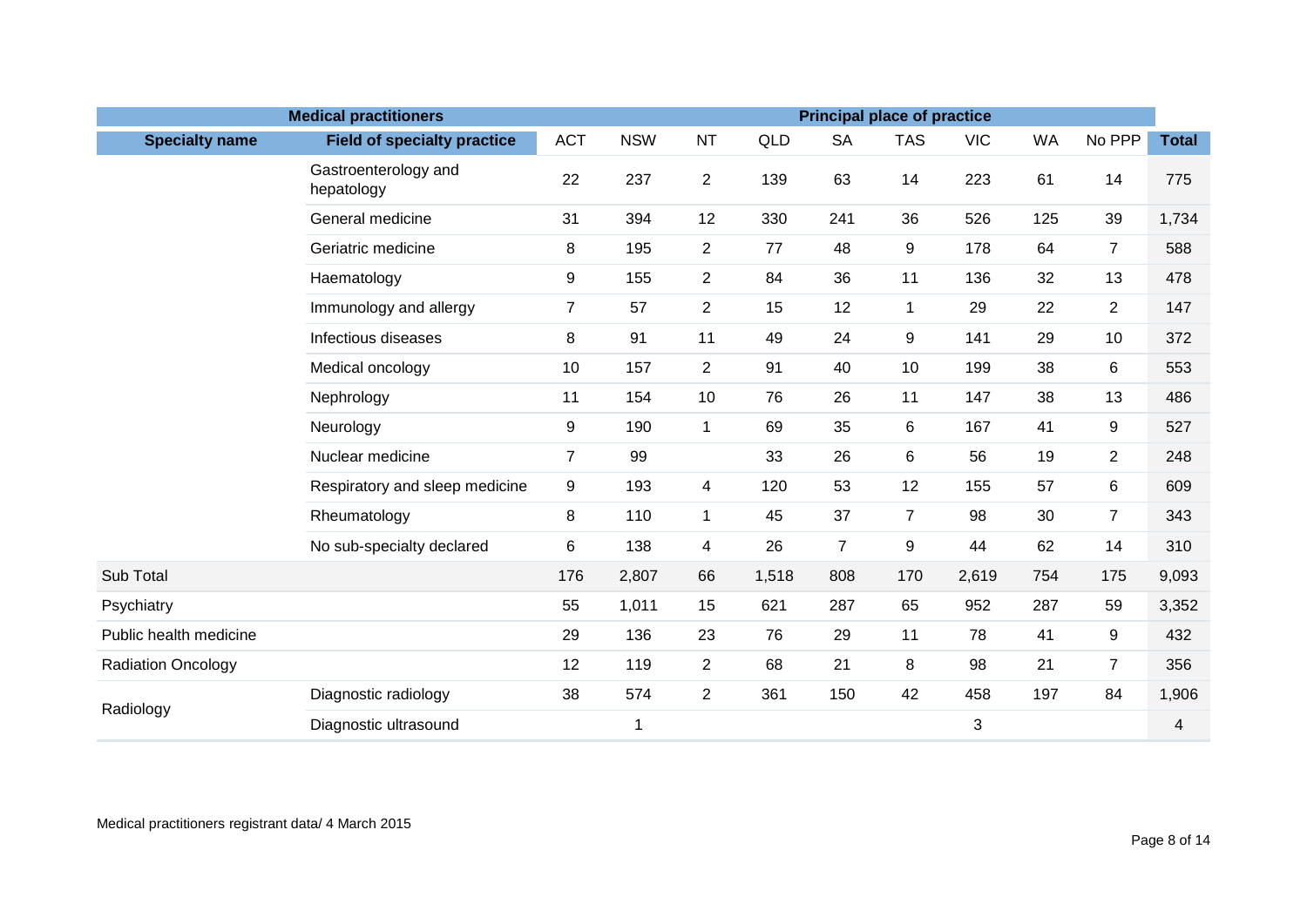|                             | <b>Medical practitioners</b>              |            |            |                |             |                | <b>Principal place of practice</b> |            |                  |                |              |
|-----------------------------|-------------------------------------------|------------|------------|----------------|-------------|----------------|------------------------------------|------------|------------------|----------------|--------------|
| <b>Specialty name</b>       | <b>Field of specialty practice</b>        | <b>ACT</b> | <b>NSW</b> | <b>NT</b>      | <b>QLD</b>  | <b>SA</b>      | <b>TAS</b>                         | <b>VIC</b> | <b>WA</b>        | No PPP         | <b>Total</b> |
|                             | Nuclear medicine                          | 4          | 36         |                | 51          | 10             | $\overline{4}$                     | 62         | $\boldsymbol{9}$ | $\overline{2}$ | 178          |
|                             | No sub-specialty declared                 | 5          | 40         |                | 11          | 5              | $\overline{2}$                     | 34         | 23               | 13             | 133          |
| Sub Total                   |                                           | 47         | 651        | $\overline{2}$ | 423         | 165            | 48                                 | 557        | 229              | 99             | 2,221        |
| Rehabilitation medicine     |                                           | 6          | 212        | 3              | 57          | 34             | 6                                  | 122        | 15               | 5              | 460          |
| Sexual health medicine      |                                           | 5          | 52         |                | 18          | $\overline{7}$ | $\mathbf{1}$                       | 25         | 6                |                | 114          |
| Sport and exercise medicine |                                           | 10         | 42         | $\mathbf{1}$   | 12          | 4              | $\overline{2}$                     | 39         | 10               |                | 120          |
|                             | Cardio-thoracic surgery                   | 6          | 54         |                | 42          | 11             | $\overline{4}$                     | 63         | 14               | 5              | 199          |
|                             | General surgery                           | 24         | 625        | 15             | 345         | 159            | 34                                 | 519        | 136              | 31             | 1,888        |
|                             | Neurosurgery                              | 6          | 77         |                | 42          | 15             | 6                                  | 61         | 20               | $\mathbf{1}$   | 228          |
|                             | Oral and maxillofacial surgery            | 4          | 22         | $\overline{2}$ | 28          | 10             | $\overline{2}$                     | 26         | 9                | 3              | 106          |
|                             | Orthopaedic surgery                       | 27         | 416        | $\overline{7}$ | 274         | 115            | 22                                 | 293        | 126              | 27             | 1,307        |
| Surgery                     | Otolaryngology - head and neck<br>surgery | 9          | 156        | 3              | 86          | 42             | 9                                  | 112        | 44               | 11             | 472          |
|                             | Paediatric surgery                        | 4          | 34         |                | 13          | 8              | $\overline{2}$                     | 27         | 8                | 3              | 99           |
|                             | Plastic surgery                           | 6          | 126        | $\overline{2}$ | 65          | 40             | 13                                 | 132        | 46               | 3              | 433          |
|                             | Urology                                   | 6          | 125        | $\mathbf{1}$   | 81          | 29             | 10                                 | 106        | 39               | 4              | 401          |
|                             | Vascular surgery                          | 3          | 71         |                | 39          | 16             | 6                                  | 61         | 17               | $\overline{2}$ | 215          |
|                             | No sub-specialty declared                 |            | 40         | $\mathbf{1}$   | $\mathbf 1$ |                |                                    | 14         | 3                | $\overline{2}$ | 61           |
| Sub Total                   |                                           |            | 1,746      | 31             | 1,016       | 445            | 108                                | 1,414      | 462              | 92             | 5,409        |
| <b>Total</b>                |                                           |            | 19,143     | 510            | 11,678      | 4,869          | 1,391                              | 15,369     | 5,841            | 1,010          | 60,944       |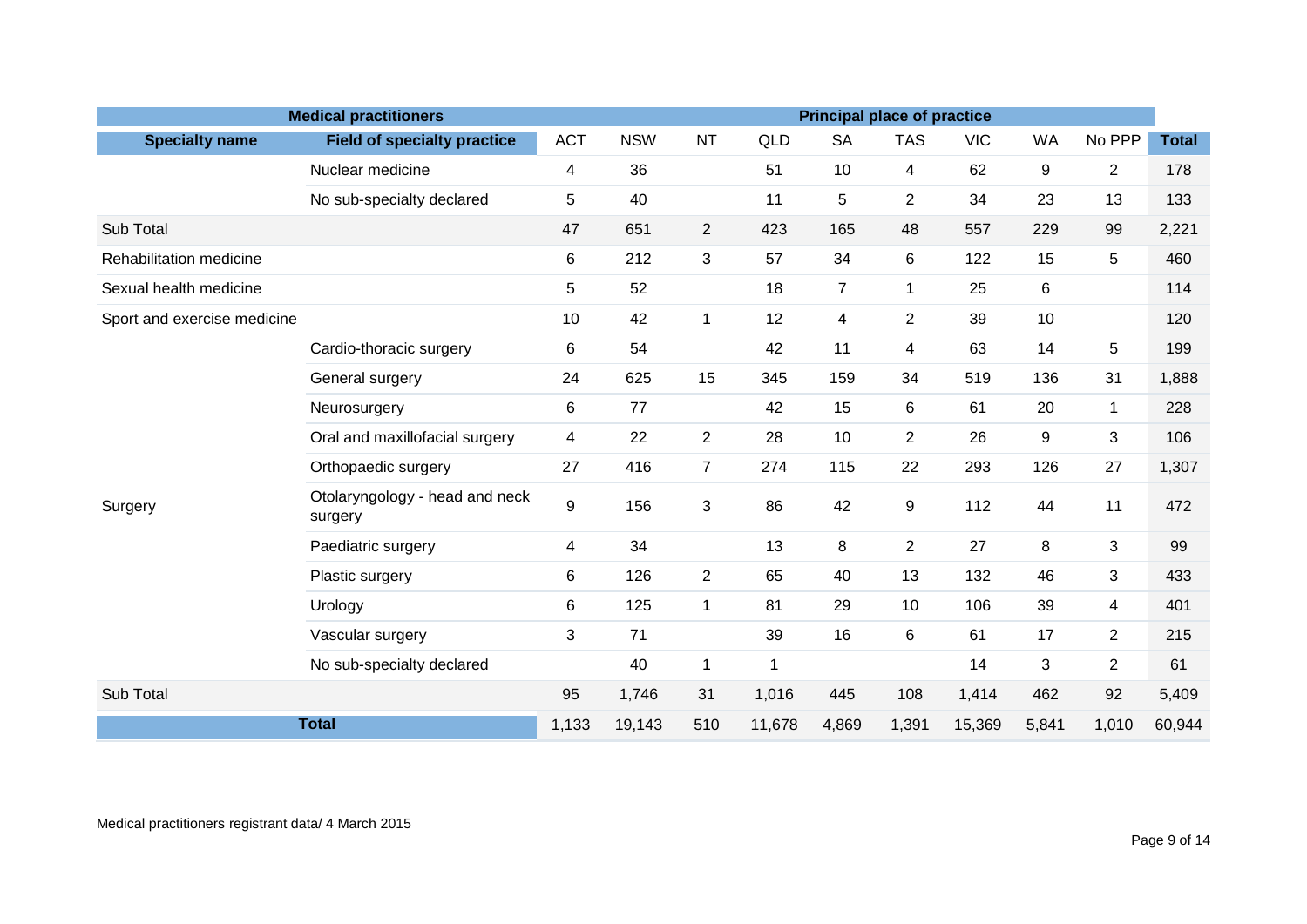# <span id="page-9-0"></span>**Medical practitioners – endorsements by state or territory**

| <b>Medical practitioners</b> | <b>Principal place of practice</b> |     |    |     |         |     |     |    |              |  |
|------------------------------|------------------------------------|-----|----|-----|---------|-----|-----|----|--------------|--|
| <b>Endorsement type</b>      | <b>ACT</b>                         | NSW | NT | QLD | SА      | TAS | VIC | WA | <b>Total</b> |  |
| Acupuncture                  |                                    | 8.  |    | 58  | ົ<br>∠∠ |     | 229 | 29 | 433          |  |

#### <span id="page-9-1"></span>**Medical practitioners – registration type by age group**

| <b>Medical practitioners</b> |         |                                  | <b>Registration type</b>      |                  |             |         |                |              |
|------------------------------|---------|----------------------------------|-------------------------------|------------------|-------------|---------|----------------|--------------|
| Age group                    | General | General (Teaching and Assessing) | <b>General and Specialist</b> | Specialist       | Provisional | Limited | Non-practising | <b>Total</b> |
| $U - 25$                     | 140     |                                  |                               |                  | 731         | 1       |                | 872          |
| $25 - 29$                    | 7,726   |                                  | 24                            | 10               | 2,385       | 662     | 66             | 10,873       |
| $30 - 34$                    | 9,989   |                                  | 1,406                         | 279              | 614         | 833     | 192            | 13,313       |
| $35 - 39$                    | 5,456   | $\overline{2}$                   | 5,556                         | 1,067            | 259         | 1,082   | 225            | 13,647       |
| $40 - 44$                    | 2,790   | $\overline{2}$                   | 6,763                         | 1,773            | 133         | 717     | 249            | 12,427       |
| $45 - 49$                    | 1,688   | $\overline{2}$                   | 6,579                         | 1,788            | 66          | 342     | 212            | 10,677       |
| $50 - 54$                    | 1,339   | $\overline{2}$                   | 7,151                         | 1,379            | 30          | 166     | 243            | 10,310       |
| $55 - 59$                    | 1,000   | 5                                | 6,889                         | 898              | 13          | 90      | 233            | 9,128        |
| $60 - 64$                    | 633     | 6                                | 5,562                         | 464              | 3           | 47      | 213            | 6,928        |
| $65 - 69$                    | 417     | 5                                | 4,248                         | 226              |             | 20      | 252            | 5,168        |
| $70 - 74$                    | 363     | 5                                | 2,341                         | 78               |             | 4       | 262            | 3,053        |
| $75 - 79$                    | 257     | 5                                | 1,002                         | 23               |             | 1       | 226            | 1,514        |
| $80+$                        | 238     | $\,6\,$                          | 568                           | $\boldsymbol{9}$ |             |         | 302            | 1,123        |
| <b>Total</b>                 | 32,036  | 40                               | 48,089                        | 7,994            | 4,234       | 3,965   | 2,675          | 99,033       |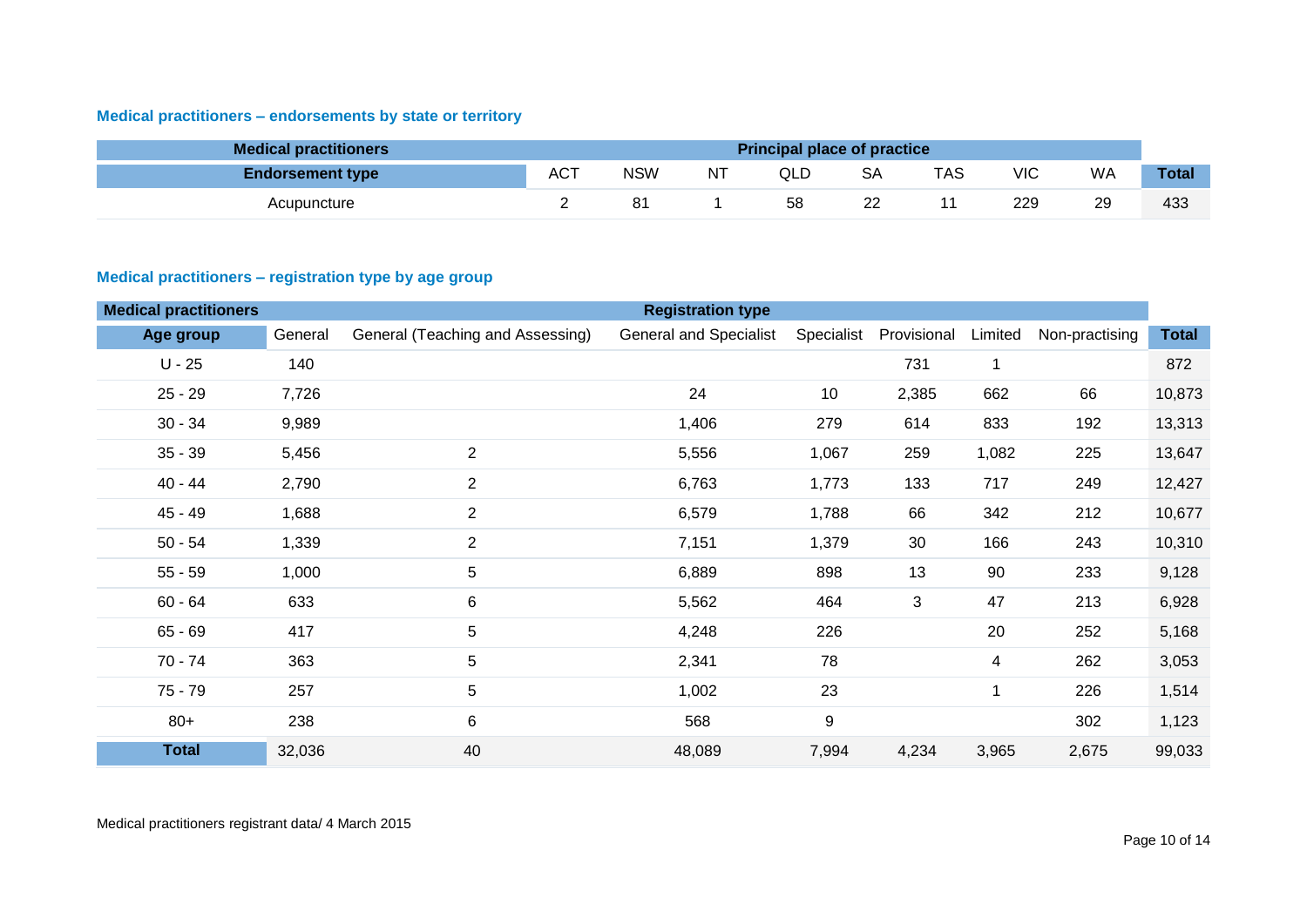| <b>Medical practitioners</b> |                                              | <b>Limited Registration</b> |                 |                      |                |  |  |  |  |  |  |
|------------------------------|----------------------------------------------|-----------------------------|-----------------|----------------------|----------------|--|--|--|--|--|--|
| Age group                    | Postgraduate training or supervised practice | Area of need                | Public interest | Teaching or research | <b>Total</b>   |  |  |  |  |  |  |
| $U - 25$                     | 1                                            |                             |                 |                      |                |  |  |  |  |  |  |
| $25 - 29$                    | 537                                          | 124                         |                 |                      | 662            |  |  |  |  |  |  |
| $30 - 34$                    | 543                                          | 287                         |                 | 3                    | 833            |  |  |  |  |  |  |
| $35 - 39$                    | 760                                          | 315                         |                 | $\overline{7}$       | 1,082          |  |  |  |  |  |  |
| $40 - 44$                    | 438                                          | 271                         | 1               | $\overline{7}$       | 717            |  |  |  |  |  |  |
| $45 - 49$                    | 159                                          | 178                         | 1               | 4                    | 342            |  |  |  |  |  |  |
| $50 - 54$                    | 66                                           | 96                          | $\overline{2}$  | $\overline{2}$       | 166            |  |  |  |  |  |  |
| $55 - 59$                    | 29                                           | 58                          | 1               | $\overline{2}$       | 90             |  |  |  |  |  |  |
| $60 - 64$                    | 11                                           | 32                          | 3               | 1                    | 47             |  |  |  |  |  |  |
| $65 - 69$                    | $\overline{2}$                               | 18                          |                 |                      | 20             |  |  |  |  |  |  |
| $70 - 74$                    |                                              | $\overline{4}$              |                 |                      | 4              |  |  |  |  |  |  |
| $75 - 79$                    |                                              | $\overline{ }$              |                 |                      | $\overline{1}$ |  |  |  |  |  |  |
| $80+$                        |                                              |                             |                 |                      |                |  |  |  |  |  |  |
| <b>Total</b>                 | 2,546                                        | 1,384                       | $\,8\,$         | 27                   | 3,965          |  |  |  |  |  |  |

# <span id="page-10-0"></span>**Medical practitioners – limited registration by age group**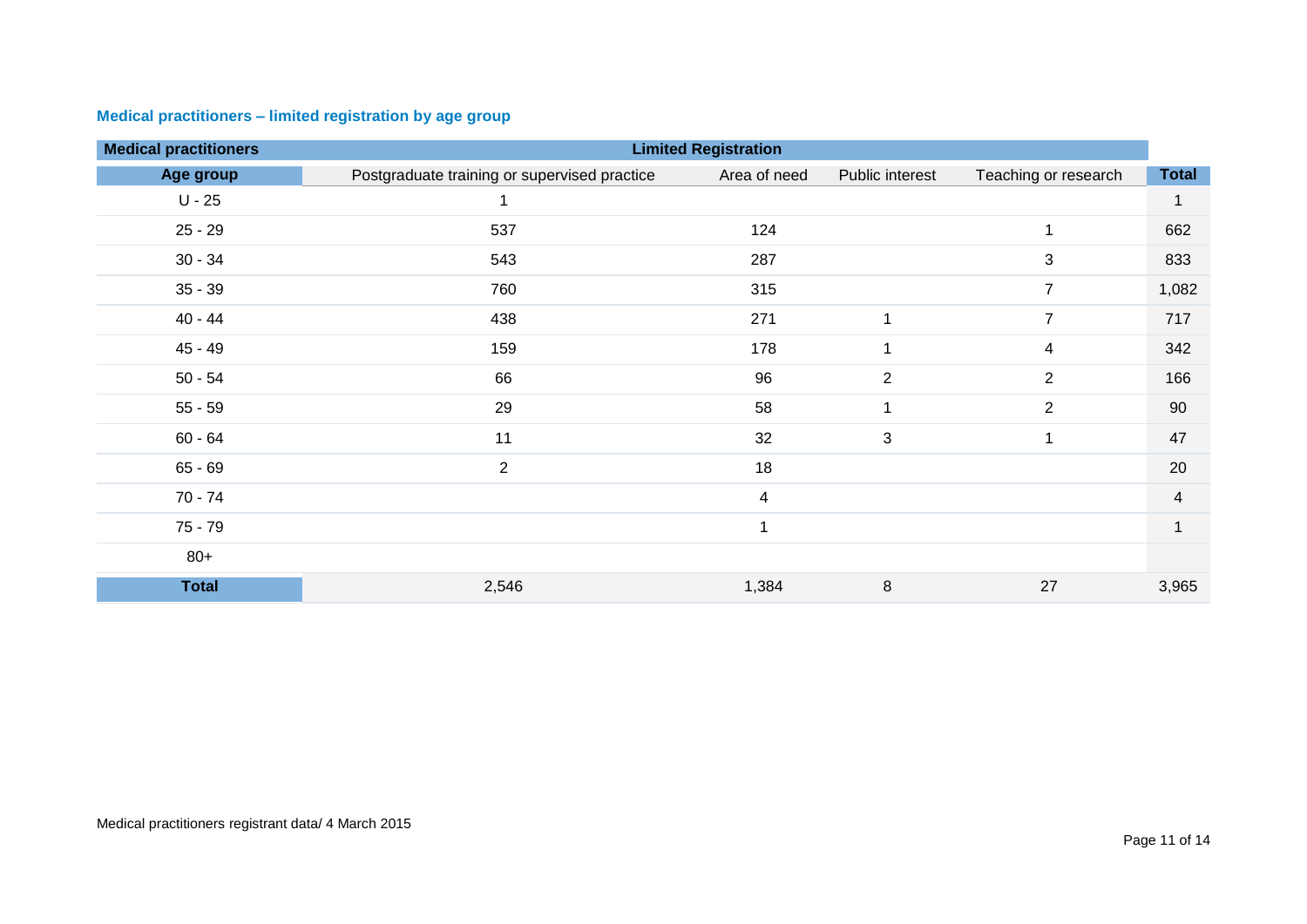<span id="page-11-0"></span>



Medical practitioners registrant data/ 4 March 2015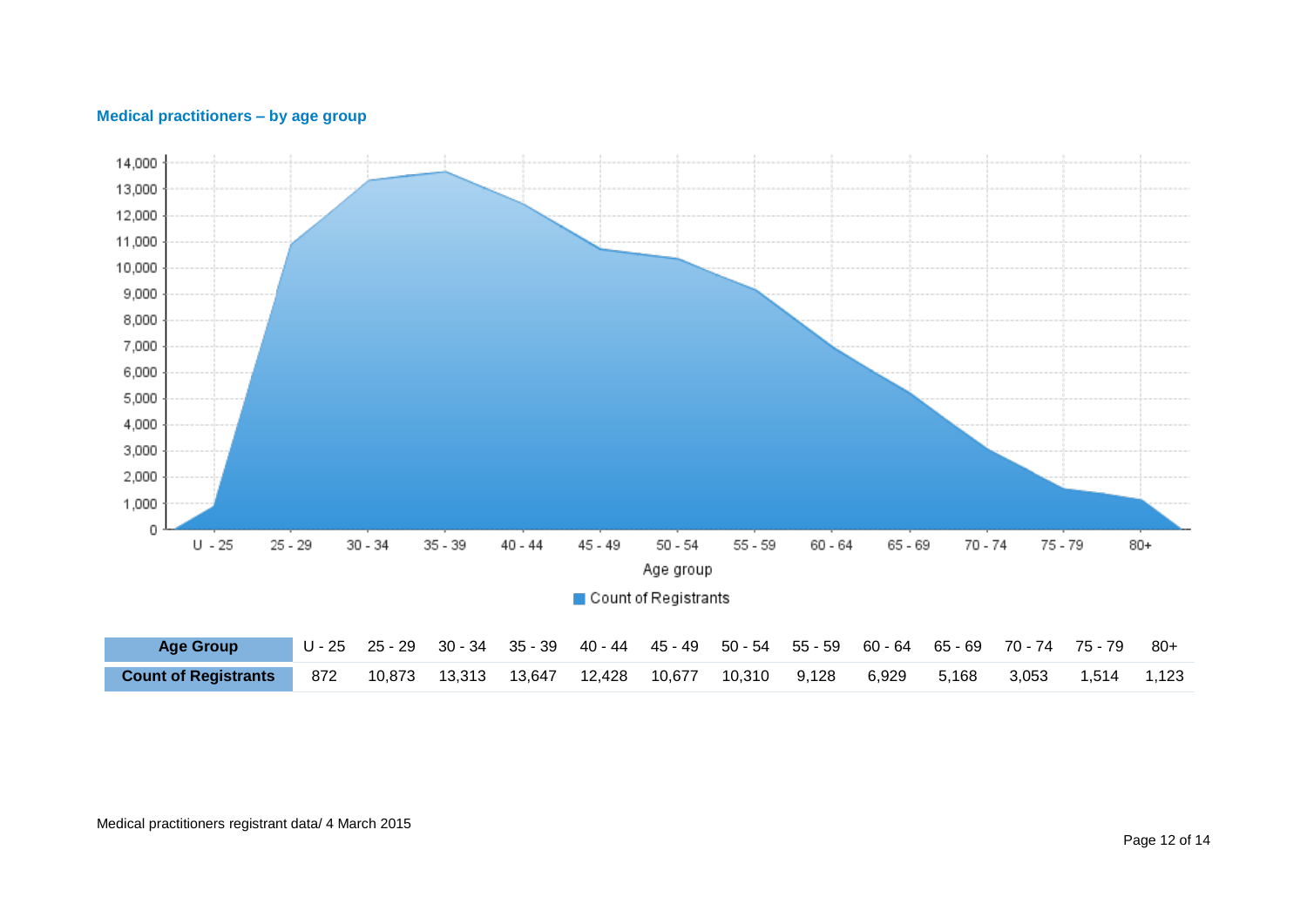|               | <b>Medical practitioners</b>        |                                                 | <b>Principal place of practice</b> |            |                |                |              |            |                |                  |             |              |  |
|---------------|-------------------------------------|-------------------------------------------------|------------------------------------|------------|----------------|----------------|--------------|------------|----------------|------------------|-------------|--------------|--|
| <b>Gender</b> | <b>Registration type</b>            | <b>Registration sub type</b>                    | <b>ACT</b>                         | <b>NSW</b> | <b>NT</b>      | QLD            | <b>SA</b>    | <b>TAS</b> | <b>VIC</b>     | <b>WA</b>        | No PPP      | <b>Total</b> |  |
|               | General                             |                                                 | 357                                | 5,163      | 245            | 3,018          | 1,157        | 308        | 3,912          | 1,661            | 268         | 16,089       |  |
|               | General (Teaching and<br>Assessing) |                                                 |                                    | 6          |                | $\overline{2}$ | $\mathbf{1}$ |            | 4              | $\boldsymbol{2}$ |             | 16           |  |
|               | <b>General and Specialist</b>       |                                                 | 339                                | 5,347      | 166            | 2,952          | 1,267        | 388        | 4,347          | 1,397            | 157         | 16,359       |  |
|               | Specialist                          |                                                 | 51                                 | 612        | 30             | 645            | 161          | 65         | 530            | 395              | 101         | 2,590        |  |
| Female        | Provisional                         |                                                 | 55                                 | 650        | 44             | 514            | 177          | 50         | 566            | 269              | 4           | 2,329        |  |
|               |                                     | Postgraduate training or<br>supervised practice | 24                                 | 421        | $\overline{7}$ | 178            | 89           | 24         | 279            | 51               | 3           | 1,076        |  |
|               | Limited                             | Area of need                                    | 9                                  | 46         | 21             | 96             | 33           | 18         | 150            | 178              | $\mathbf 1$ | 552          |  |
|               |                                     | Public interest                                 |                                    |            |                | 1              |              |            |                |                  |             | 1            |  |
|               |                                     | Teaching or research                            |                                    | 4          |                |                | 3            |            | $\overline{2}$ | $\overline{4}$   |             | 13           |  |
|               | Non-practising                      |                                                 | 8                                  | 277        | 3              | 99             | 47           | 19         | 206            | 95               | 313         | 1,067        |  |
| Sub Total     |                                     |                                                 | 843                                | 12,526     | 516            | 7,505          | 2,935        | 872        | 9,996          | 4,052            | 847         | 40,092       |  |
|               | General                             |                                                 | 289                                | 5,212      | 190            | 3,335          | 1,112        | 296        | 3,583          | 1,535            | 395         | 15,947       |  |
|               | General (Teaching and<br>Assessing) |                                                 |                                    | 5          |                | 8              | 4            |            | 5              | $\overline{2}$   |             | 24           |  |
| Male          | <b>General and Specialist</b>       |                                                 | 543                                | 10,547     | 194            | 5,821          | 2,604        | 695        | 8,114          | 2,796            | 415         | 31,729       |  |
|               | Specialist                          |                                                 | 93                                 | 1,199      | 81             | 1,359          | 372          | 142        | 1,082          | 812              | 264         | 5,404        |  |
|               | Provisional                         |                                                 | 45                                 | 547        | 25             | 456            | 150          | 42         | 435            | 197              | 8           | 1,905        |  |
|               | Limited                             | Postgraduate training or<br>supervised practice | 37                                 | 564        | 4              | 213            | 164          | 27         | 352            | 97               | 12          | 1,470        |  |

# <span id="page-12-0"></span>**Medical practitioners – gender by state and territory by registration type and sub type**